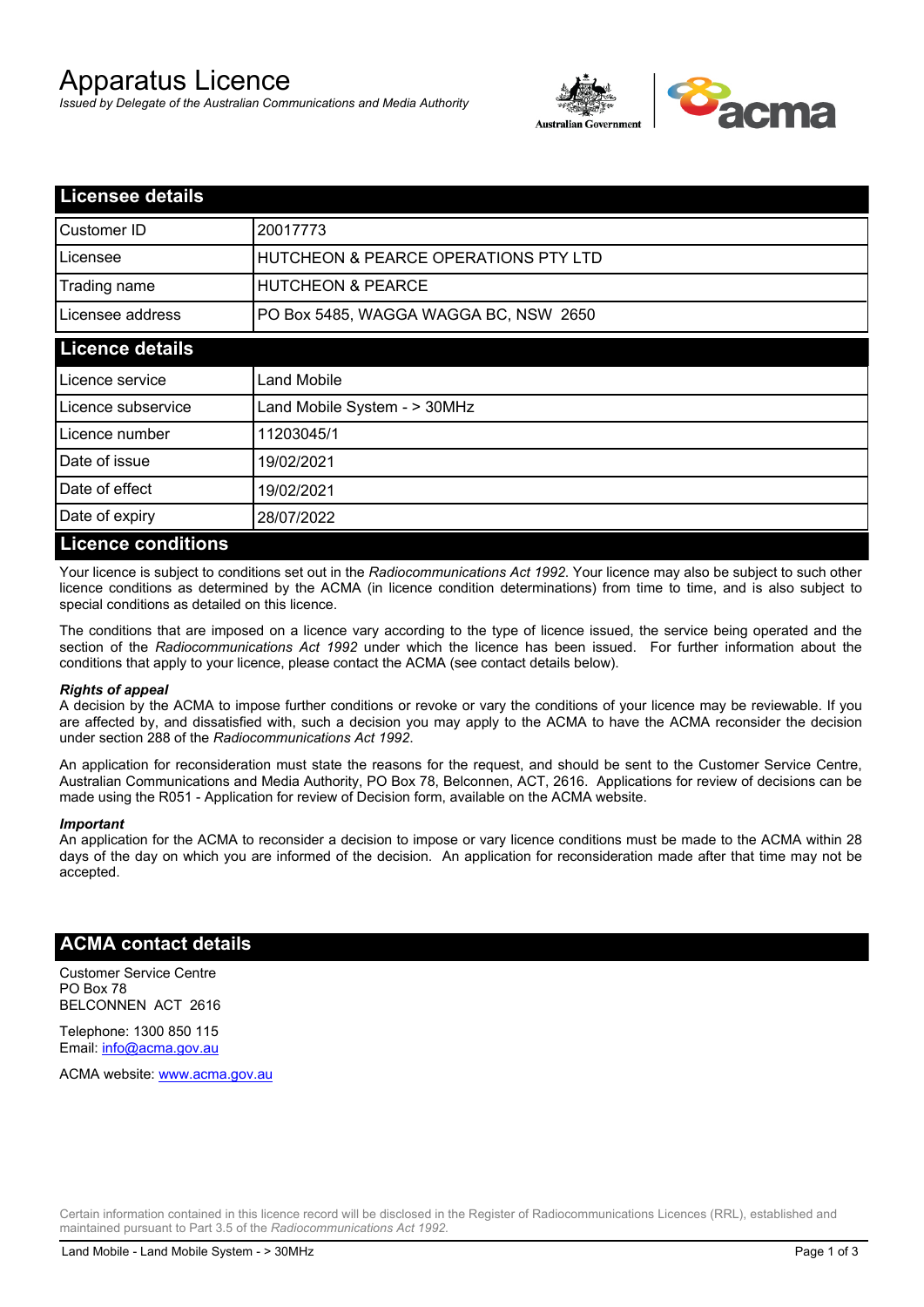# **Advisory Notes applying to licence no.: 11203045/1**

Conditions applicable to the operation of Land Mobile System station(s) authorised under this licence can be found in the Radiocommunications Licence Conditions (Apparatus Licence) Determination and the Radiocommunications Licence Conditions (Land Mobile Licence) Determination. Copies of these determinations are available from the ACMA and from the ACMA home page (www.acma.gov.au).